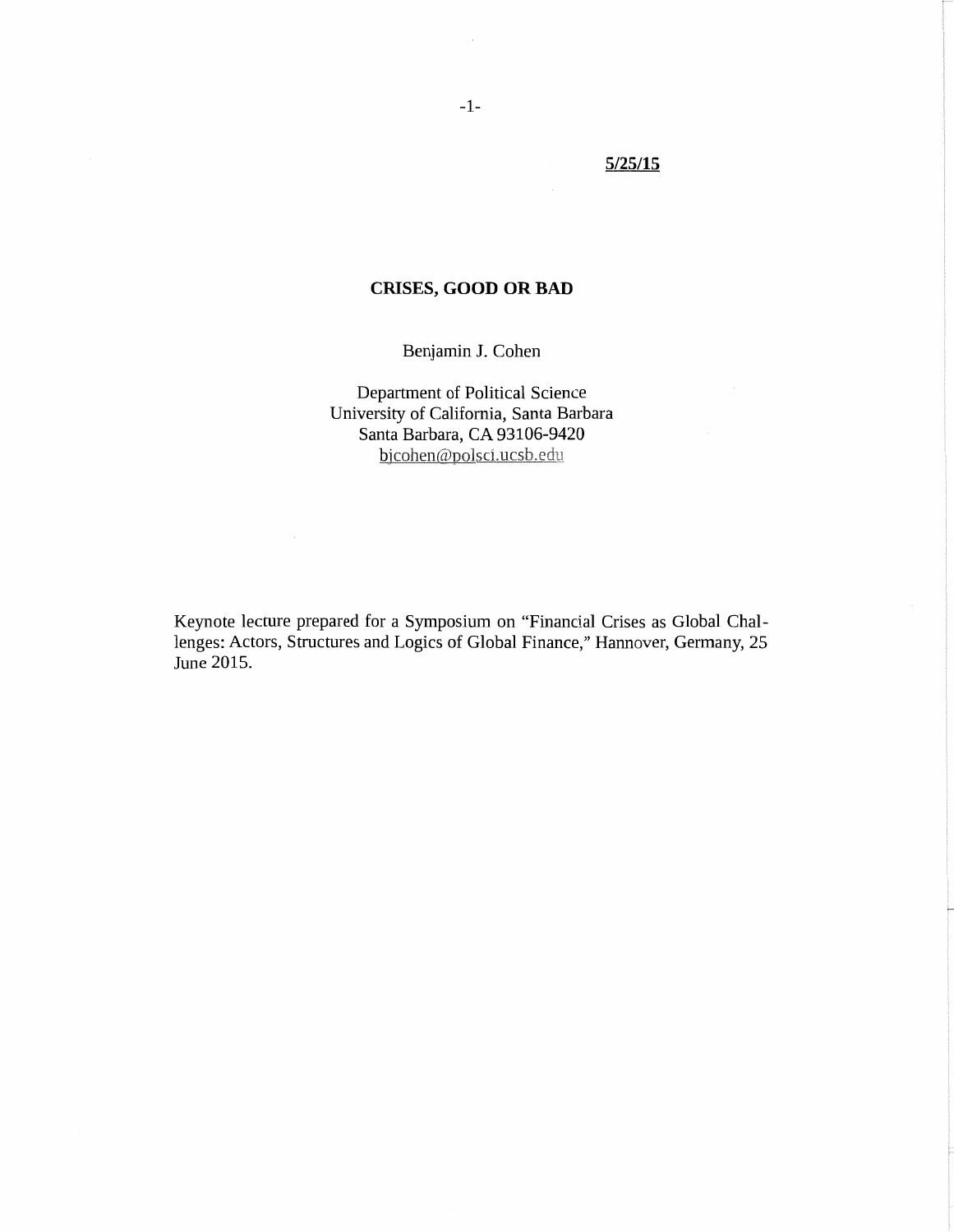We are gathered here for a symposium on "Financial Crises as Global Challenges." I feel privileged to be invited to offer some opening remarks.

As we all know, financial crises are nothing new. From the very beginning of modern finance, with the emergence of family banks in Renaissance Italy, crises were endemic - often associated with defaults by sovereign borrowers. Charles Kindleberger, in his justly celebrated study of *Manias, Panics and Crashes* (1978), refers to financial crisis as a "hardy perennial" – no more avoidable than death or taxes. In every era there have been hopes that "this time is different," to use the ironic phrase of Carmen Reinhart and Kenneth Rogoff (2009) - but it never is. Booms and bubbles always end up the same way - in crisis. It is never a question of *whether* a crisis will occur. Count on it. Sooner or later, crisis will strike. The more interesting question is: What will the outcome be? Will we learn from our mistakes, or will we be condemned to repeat them?

The importance of the question is obvious. Consider, for example, the recent "Report Card on International Cooperation" issued by the Council of Councils, a network of some 24 foreign policy institutes in 23 countries around the world (Council of Councils 2015). In assessing the global response to the financial crisis of 2008, the Council of Councils felt it could award governments a grade no better than  $C<sup>+</sup>$  – not much to boast about in an era known for grade inflation. Clearly outcomes may tum out to be far less favorable than we would like. At a policy level, it seems that we do not always learn from our mistakes.

Can we do better? And, if not, why? At issue are the forces that shape political responses to financial crisis. In these brief remarks, I hope to stimulate greater discussion of the causal relationships involved.

### **THE MEANING OF CRISIS**

To begin, we must be clear about what w mean by crisis. Like so many critical concepts in the social sciences – for example, capital or power -- different scholars use the same term to mean very different things. Too often, thousands of hours of intellectual firepower have been wasted on acrimonious debates that, in the end, have turned out to revolve around nothing more than a misunderstood word.

A common misapprehension is to use the word crisis to stand for a persistent, even chronic policy challenge. In Europe people speak of the euro crisis that has now been going on for some five years. In my country commentaries speak of the Social Security crisis – how to finance the retirement benefits of an aging population  $-$  that has stretched out over an even longer period of time. And in the global South observers regularly refer to a development crisis that has endured for decades, if not centuries. Crisis is equated with problem. But that, I believe, is not the meaning that the organizers of this symposium had in mind when they put the program together.

More to the point is a definition of crisis that conveys a vivid sense of *urgency* - a condition of sudden change and immediate danger. For me, there is no better definition of crisis than one offered decades ago by political scientist Charles Hermann (1972), who equated the phenomenon with three critical dimensions: high threat, short decision time, and an element of surprise. Many agree that these three dimensions capture the essence of the concept (e.g., Kahler and Lake 2013: 10). Popular commentary has made use of the colorful metaphor of a *black swan* (Taleb 2007) to describe unexpected events of major impact. Black swans appear only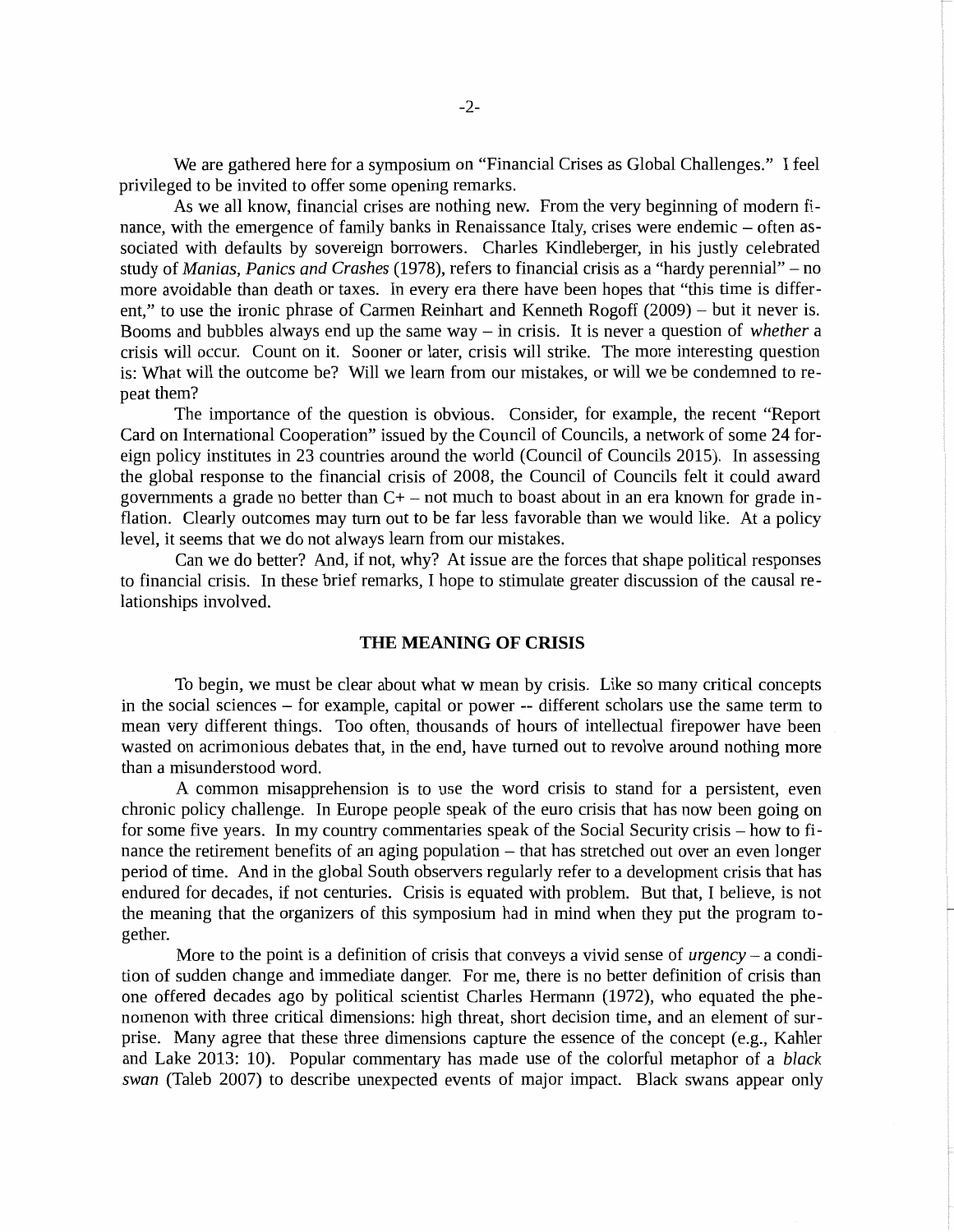rarely in nature, but when they do show up they attract a lot of attention  $-$  just like a crisis. That is the meaning of the term that I will employ here.

In the world of finance, black swans come in diverse shapes and sizes. We have banking failures, speculative bubbles, currency shocks, balance-of-payments emergencies, and sovereign debt defaults. Each type is distinctive, with its own unique features and dynamics. Yet, when deconstructed, they all come down to the same basic elements: surprise and urgency. Given the overall theme of this conference  $-$  financial crises as *global* challenges  $-$  I will concentrate my remarks today on financial crises that have an *international* dimension. Many shocks, such as a bank run or real-estate collapse, never cross territorial frontiers. Confined to a single country, with few spillovers to affect economies elsewhere, they normally call for action by just the home government alone. These will not be considered here. My interest is in black swans that are international in scope and thus require a *collective* response by the governments involved.

By a collective response, I mean some meaningful degree of coordination of relevant policy choices - essentially the same thing that Robert Keohane (1984), a leading US theorist, meant by the word *cooperation.* Central to Keohane's now classic definition of inter-state cooperation is a degree of mutual policy accommodation achieved through formal or informal bargaining. By relevant, I mean reciprocal adjustments that are intended, directly or indirectly, to dampen the risk of repeated crisis in the future. By meaningful, I mean policies that can reasonably be expected to make a real difference.

### **DANGER OR OPPORTUNITY?**

In the Chinese language, the word for "crisis" is composed of two characters that are commonly translated as "danger" and "opportunity." The implication is that crises can end badly - but not necessarily.

That crises may be *dangerous* is no surprise. We need only recall the Great Depression that followed the financial crisis of 1931, which began innocently enough not far from here with the collapse of a single bank, Vienna's Credit-Anstalt. Or even nearer in time, we can think of the troubles of today's euro zone that still persist years after the global crisis that started when the housing bubble burst in my own country in 2007. There is no doubt that crises can lead to dislocation, trauma, and years of hardship and suffering.

But that is not the only possible outcome. Crises can also be *opportune* if actors are prepared to seize the day. Remember the old saying "Never let a good crisis go to waste," variously attributed to, among others, Winston Churchill and Barack Obama's former chief of staff (and now Chicago mayor) Rahm Emanuel. Some even refer to it as Rahm's Rule. The idea of Rahm's Rule is that a severe shock may be just what the doctor ordered to encourage strategic experimentation and healthy adaptation. Sources speak optimistically of crisis as a "critical juncture," "tipping point," or "window of opportunity."

In the United States a favored metaphor for all this is the notion of *punctuated equilibrium,* a concept borrowed from evolutionary biology and now widely employed in various branches of the scholarly literature on international relations (IR) and international political economy (IPE). The punctuated equilibrium model assumes that public policy normally changes only incrementally. That is due to a variety of constraints, such as the "stickiness" of institutional cultures, vested interests, and the bounded rationality of individual decision makers. The policy process, accordingly, tends to be characterized by long periods of relative stability, punc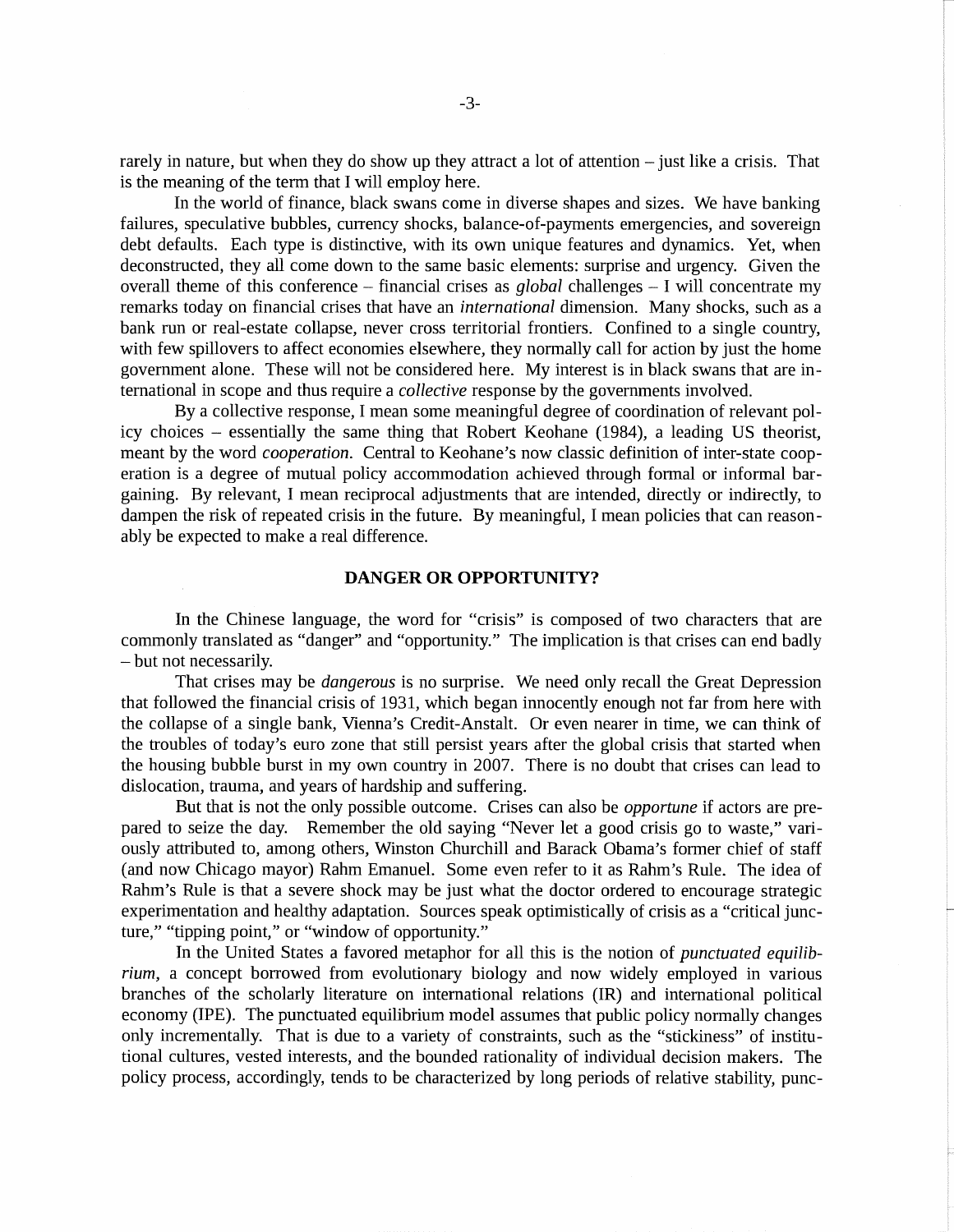tuated only on occasion by large, though less frequent, changes triggered by crisis. In this context, crisis is seen to be like an ice breaker creating a path through a frozen sea for major shifts in society or government.

Following the Asian financial crisis of 1997-98, for example, observers overwhelmingly agreed that the trauma was a "turning point" for the region (Chey 2009: 450); an "impetus for many financial cooperation initiatives" (Sussangkarn and Vichyanond 2007: 25); a shock that "opened the door to significant policy-led integration in East Asia" (Park 2007: 96). Many made use of the word "catalyst" (e.g., Amyx 2004: 98). Indeed, one major retrospective on the experience was entitled, simply, *Crisis as Catalyst* (Macintyre et al. 2008).

Likewise, in the midst of the euro zone's current troubles, we find many sources taking the sanguine view that all will end well -- precisely because of the catalytic role of crisis. Europe, it is commonly argued, has always relied on shocks to overcome resistance to deeper and more comprehensive integration (Gross 2011; Schmitter 2012; Lefkofridi and Schmitter 2015). Though not everyone agrees (see Parsons and Matthijs 2015), most are inspired by Jean Mannet's early admonition that "Europe will be forged in crises, and will be the sum of the solutions adopted in those crises" (Monnet 1978: 417). As summarized by one recent source (McCormick 2012: 3): "The problem of the euro presents us with the ideal opportunity to engage Europeans more actively in the work of the EU, to take care of all its unfinished business, and to ensure that the EU emerges from this crisis both stronger and leaner."

In short, crises may not always be "bad." They may also turn out to be "good," depending on circumstances. A good crisis may be defined as one that leads reasonably quickly to meaningful cooperation in Keohane's (1984) sense of the term: reciprocal policy adjustments that, in the eyes of relevant stakeholders, significantly reduce the risk of recurrent shocks in the future. Just as old soldiers often reminisce about what a "good war" they or their friends may have had, we can speak of good crises -- turbulent times that, happily, end well. The key to a "good" crisis is a genuine commitment to effective collective action.

A "bad" crisis, by contrast, is one that conspicuously fails to improve on the *status quo ante.* At best, turbulence might produce some temporary "fixes"- shoddy political compromises that effectively kick the can down the road (to use a familiar American expression). At worst disaster might strike, as it did in the 1930s. The window of opportunity may close before salutary action can be taken. The ice may prove too thick to be broken.

In brief, in a good crisis collective action significantly reduces the risk of future instability (or at least appears to do so); in a bad crisis, collective action fails to deliver lasting amelioration. The distinction is admittedly crude, requiring a fair amount of subjective judgment. But the challenge is hardly unfamiliar. How do we judge beauty, for instance, whether in the arts or in human beings? In assessing beauty, we do not seem to need a very precise definition in order to know it when we see it. The same is true for crises. We know, for example, that by most standards we can consider the Asian trauma of 1997-98 a good crisis. Inter alia it resulted in the Chiang Mai Initiative, a multilateral liquidity mechanism, that has given the nations of the region an extra layer of insurance against possible future financial disruptions (Cohen 2012). Conversely, we know that for the most part the euro zone's current troubles seem to be proving to be a very bad crisis. Half a decade after the first rescue of Greece, the monetary union still seems unable to save itself from the threat of fiscal imbalances among its members (Cohen 2015).

The question I propose to address here is: Which crises will turn out to be good in the general sense provided, and which will be bad?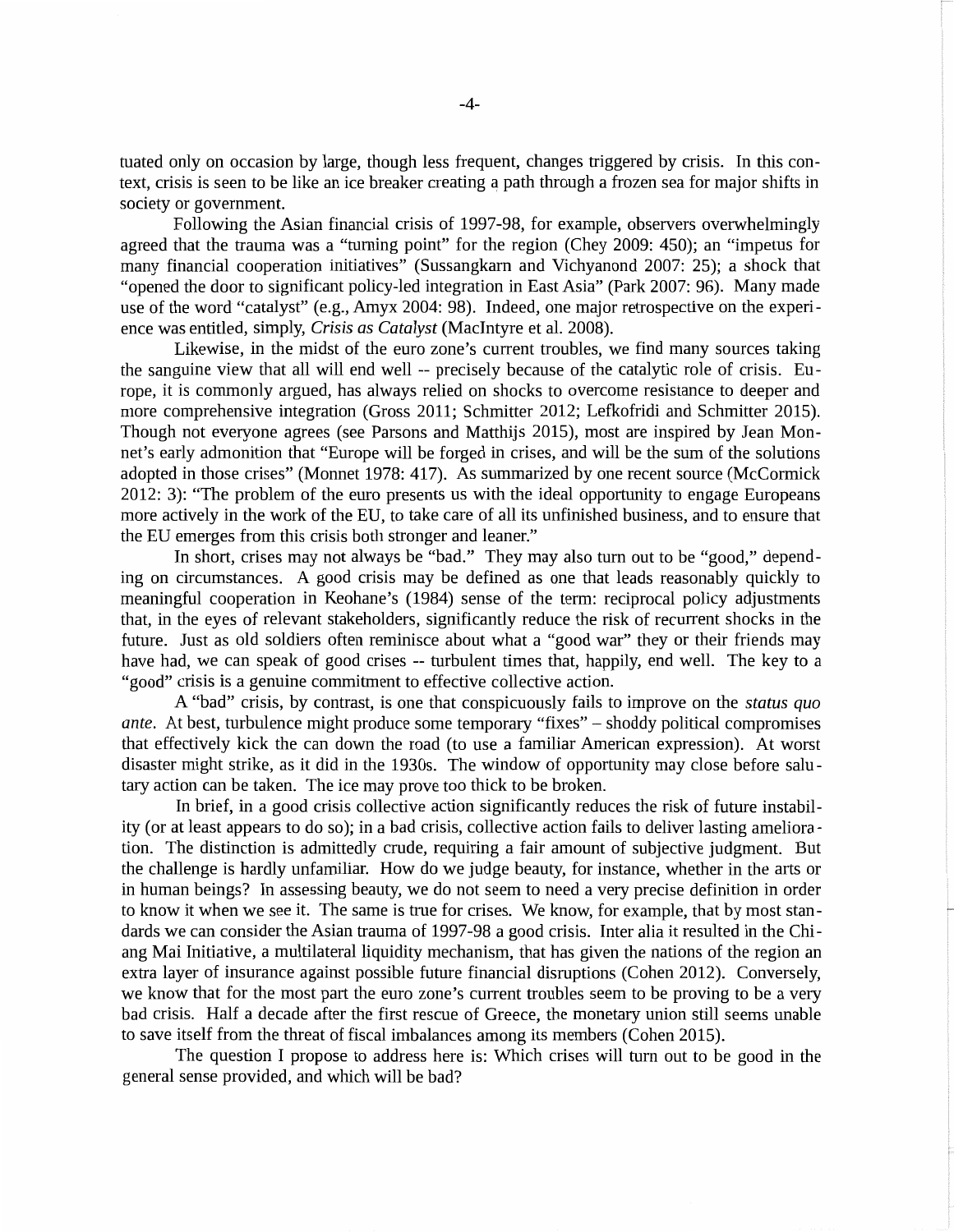#### **PRIOR EFFORTS**

The distinction between good and bad crises is by no means unfamiliar in the academic literature. Remarkably, however, very few sources have attempted to systematically identify the factors that might actually determine which outcome is more likely. Why does policy adjust effectively in some cases and not in others? As a matter of theory, the issue is surprisingly underresearched.

There is, of course, a voluminous literature on the political economy of crises, going back to Peter Gourevitch's justly celebrated *Politics in Hard Times* (1986). The theme is a staple of the field of comparative political economy. But much of the crisis literature is concerned with the causal role that politics plays in determining either the *origins* of shocks or else the severity of their *outcomes.* Typical of the former are Shimpalee and Breuer (2006), who focus on domestic social and political institutions as the sources of currency crisis; Satyanath (2006), who highlights the fatal effects of miscommunication within borrower governments; or Broz (2013), who locates the origins of financial crises in partisan politics. Typical of the latter are analysts like Macintyre (2001) or Angkinand and Willett (2008), who look to the role that institutions play in explaining why investment recovers more quickly in some countries than in others in the aftermath of a crash. Relatively little effort has been put into explaining the policy choices that are made in direct response to a crisis.

Further, even when direct policy responses are made the focus of inquiry, in almost all cases analysis tends to concentrate on the actions of individual countries, each considered more or less on its own rather than in combination. One or another causal variable is invoked to explain why governments separately react as they do. For some observers, the key is to be found in the interests and power of diverse domestic actors. These include Gourevitch (1986) himself, who explored at length the role that changing political coalitions and cleavages play in shaping public responses to financial or economic shocks. More recent contributions, emphasizing the distributional conflicts surrounding the politics of adjustment in financially open economies, have come from Pontusson and Raess (2012) and Walter (2013). For others, by contrast, it is the nature of the domestic political regime that is paramount (Oatley 2003; Keefer 2007; Rosas 2009). Factors such as ideological divisions among lawmakers, relations between the legislative and executive branches of government, electoral considerations, and budgetary positions are highlighted as possible explanations (Bermeo and Pontusson 2012). Rarely, however, is much attention paid to opportunities for collaboration *among* national governments. Across the crisis literature, systematic studies of the determinants of *collective* responses (or lack thereof) to the appearance of black swans are extraordinarily difficult to find.

A lacunae exists, therefore, that cries out for attention. At issue is the international dimension of financial shocks. Some crises result in effective collective action; others do not. The question is: Why? What factors determine whether a crisis will prove to be constructive or destructive? In brief, why are some crises good and others bad?

#### **LEVELS OF ANALYSIS**

In the limited time available to me, I could hardly hope to provide a definitive answer. For that, I apologize in advance. I make no claim to present a formal research paper. Rather, in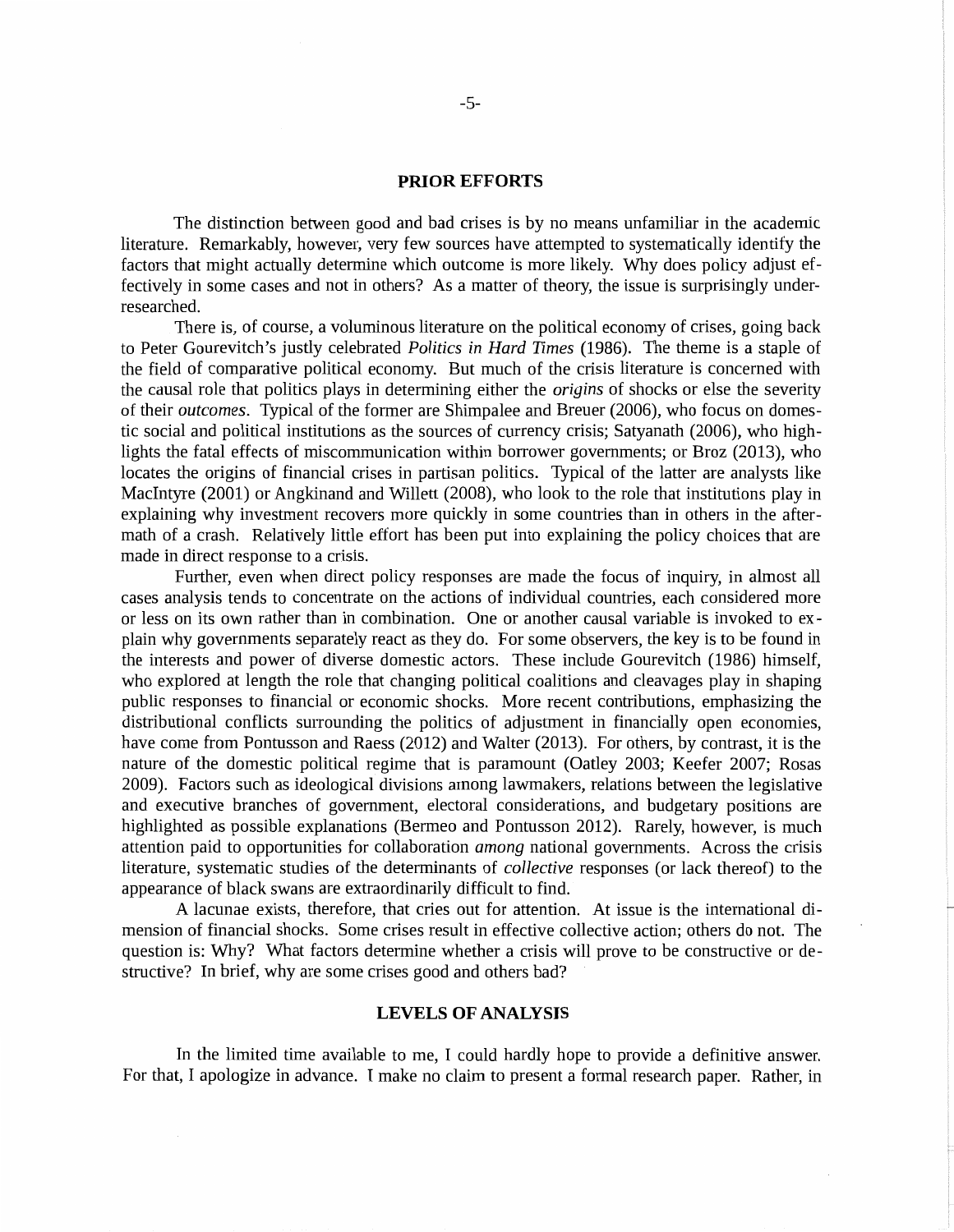the spirit of a keynote lecture, my aim is simply to encourage more systematic consideration of an important and under-theorized issue. My strategy will be to provide some food for thought in the form of a few selective *vorspeisen.* I can only hope that you will find my speculations appetizing.

Following a long-standing tradition in mainstream IR and IPE in the United States, I will make use of the so-called "levels of analysis" derived from the early work of the well-known theorist Kenneth Waltz (1959, 1979). In principle, three broad levels are distinguished, each a general theoretical orientation highlighting certain key factors as explanatory variables for policy preferences and behavior. These are generally known as the *systemic* (or structural), *domestic,*  and *cognitive* levels of analysis.

The distinctions among the three levels are familiar. At the systemic level, analysis focuses on the sovereign state itself, promoting or defending its national interests in an insecure world. Inquiry concentrates on constraints and incentives for policy deriving from the broader structure of inter-state relations. Behavior, as Waltz put it, may be studied from the "outside-in" (Waltz 1979: 63). At the domestic level, by contrast, behavior is studied from the "inside-out," concentrating on the internal characteristics of states rather than their external environment. Attention is directed to the strategic interactions among all domestic actors, inside or outside government, with actual or potential influence on a state's foreign actions as well as to the institutional settings through which diverse interests are mediated and converted into policy - in short, the political and institutional basis at home for policy preferences abroad. Finally, at the cognitive level, analysis focuses on the base of ideas and consensual knowledge that lend legitimacy to governmental policymaking- an approach that contrasts sharply with the materialist rational-actor models characteristic of both the systemic and domestic levels of analysis. Here we find the contributions of constructivists, with their emphasis on social learning and the independent effects of norms on state behavior.

Each of the three levels of analysis highlights key factors that might influence the outcome of a crisis: considerations that would appear to either inhibit or promote effective collective action. The candidates are many. In the time available, I will concentrate on just a core handful that I regard as potentially most salient.

#### **SYSTEMIC LEVEL**

At the systemic level, where possible influences are "outside-in," two candidates stand out: either other states or market forces. In the midst of a crisis, state behavior may be shaped either by what other governments do or by pressures from global markets. In either instance, the impact may be either positive (making for a good crisis) or negative (a bad crisis).

In "outside-in" analysis, we enter the realm of what is known as *diffusion theory-* a relatively new body of literature that focuses on the way policy initiatives may spread from one country, a first mover, to others (Simmons et al. 2008; Solingen and Borzel 2014). Four models of diffusion are typically distinguished - coercion, competition, learning, and emulation. *Coercion* involves the deliberate manipulation of incentives by powerful states to encourage or discourage specified forms of policy behavior. *Competition,* less overtly, operates through rivalry for key economic desiderata, such as investment capital or market share. *Learning* refers to changes in behavior that result from observation and interpretation of what is happening else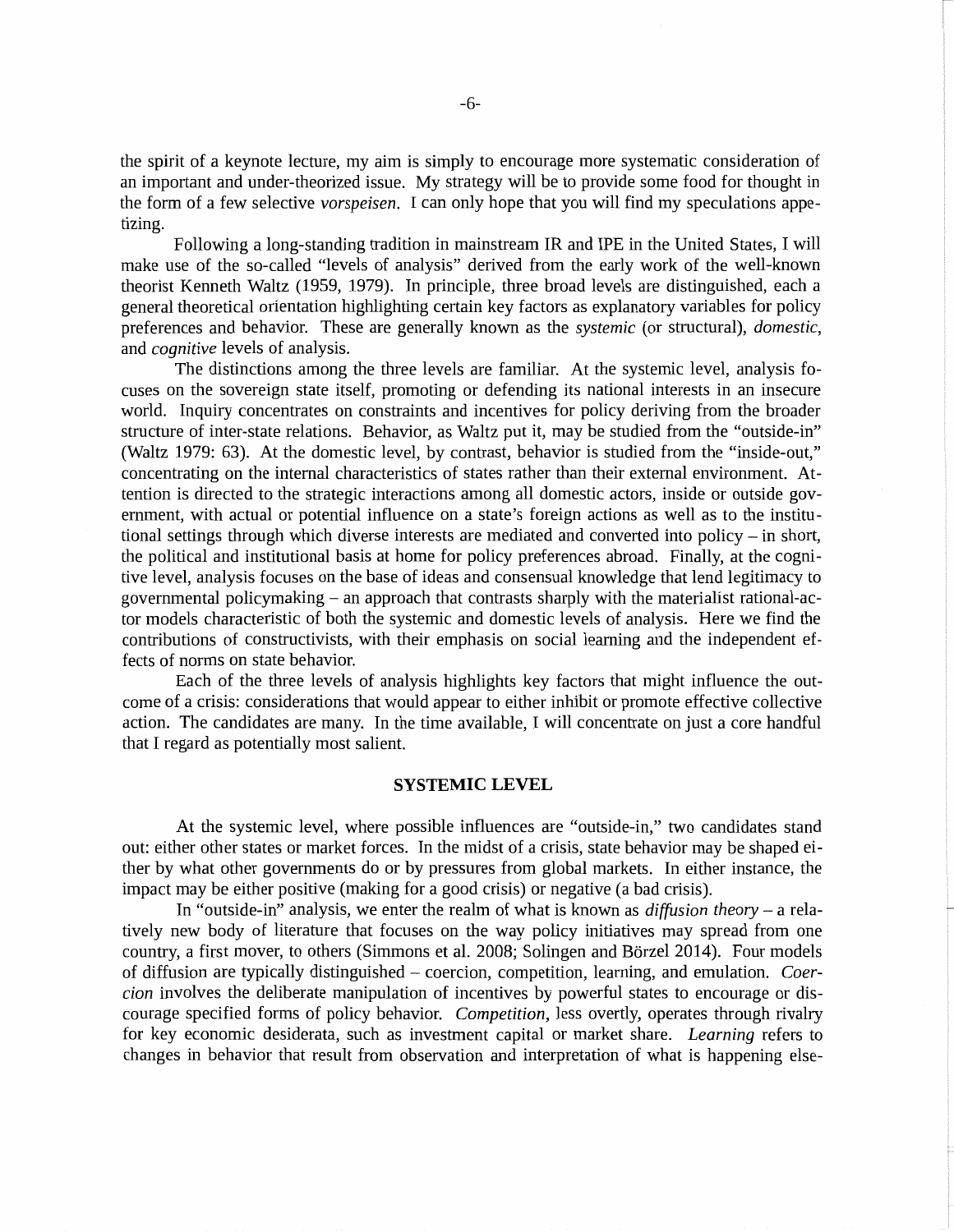where. And *emulation* embodies an imitative "follow-the-leader" type of strategy where one or more countries serve as exemplars for what others might consider most respectable.

Though seemingly distinct in principle, the latter two models  $-$  learning and emulation  $$ are exceptionally difficult to distinguish in practice. How can we really know whether a first mover's policy is adopted because it seems to "work" or simply because the first mover has a good reputation? For empirical purposes, therefore, the two models are often combined as one, a single learning-emulation model, and that is a practice that I will follow here. Further consideration of the learning-emulation model can be postponed, for reasons that will become clear, until consideration of the cognitive level of analysis. Here I will focus on the first two models of diffusion – coercion and competition.

The underlying premise of the coercion model is the existence of *hierarchy* in inter-state relations - hardly an unrealistic assumption. In reality, in every aspect of the global political economy, including international finance, sovereign power is distributed asymmetrically (Lake 2009). Some governments are clearly in a position to exercise leverage over others, should they choose to do so, through the traditional instruments of statecraft: coercion, bribery, or persuasion. But will they choose to do so? And if they do choose to do so, will their leadership prove to be constructive or destructive? Will they be like the Biblical Moses, guiding their people to the promised land? Or will they be like the Pied Piper of Hamelin, leading followers to oblivion?

Likewise, the underlying premise of the competition model is the existence of *markets* on which states are dependent in one way or another - again, in a capitalist order, not an unrealistic assumption. In the world of international finance, where most activity is carried on by non-state actors, states are particularly vulnerable to the vagaries of investor sentiment, which as we know can ebb and flow like the tides. Many states compete for capital, whether to underwrite investments, diversify risk, finance budget deficits, or meet foreign obligations. Initiatives by one state that could cultivate favorable market reactions may well trigger parallel responses by others not wishing to be left behind. But again, the question is: Will the outcome prove to be constructive or destructive?

Both models suggests conjectures for future study. Key to the coercion model, I would submit, is the degree of *asymmetry* in power relations. In his justly celebrated book, *A World in Depression* (1973), Kindleberger suggested that a monetary leader would be expected to play three distinct roles: (1) maintain a relatively open market for distress goods; (2) providing contracyclical, or at least stable, long-term lending; and (3) acting as a lender of last resort at times of crisis. In later work (Kindleberger 1981: ch. 21) he added two additional functions: (4) policing a relatively stable system of exchange rates and (5) ensuring some degree of coordination of macroeconomic policies. Arguably, a state's willingness to take on any or all of these responsibilities will depend, other things being equal, on how great its power is seen to be relative to others. The more assured its dominance, the greater will be its incentive to preserve its top position in moments of crisis - hence the greater the likelihood that it will strive to ensure a "good" outcome. Conversely, the less secure is the state's power position, the less it will feel it can afford to accept the potentially costly burdens of leadership  $-$  hence the greater is the likelihood of a "bad" outcome. Many will recognize this is a variation of the well known theory of hegemonic stability: the notion, first attributed to Kindleberger himself, that systemic stability requires the presence of a benevolent hegemon. In this context the proposition could be stated as follows: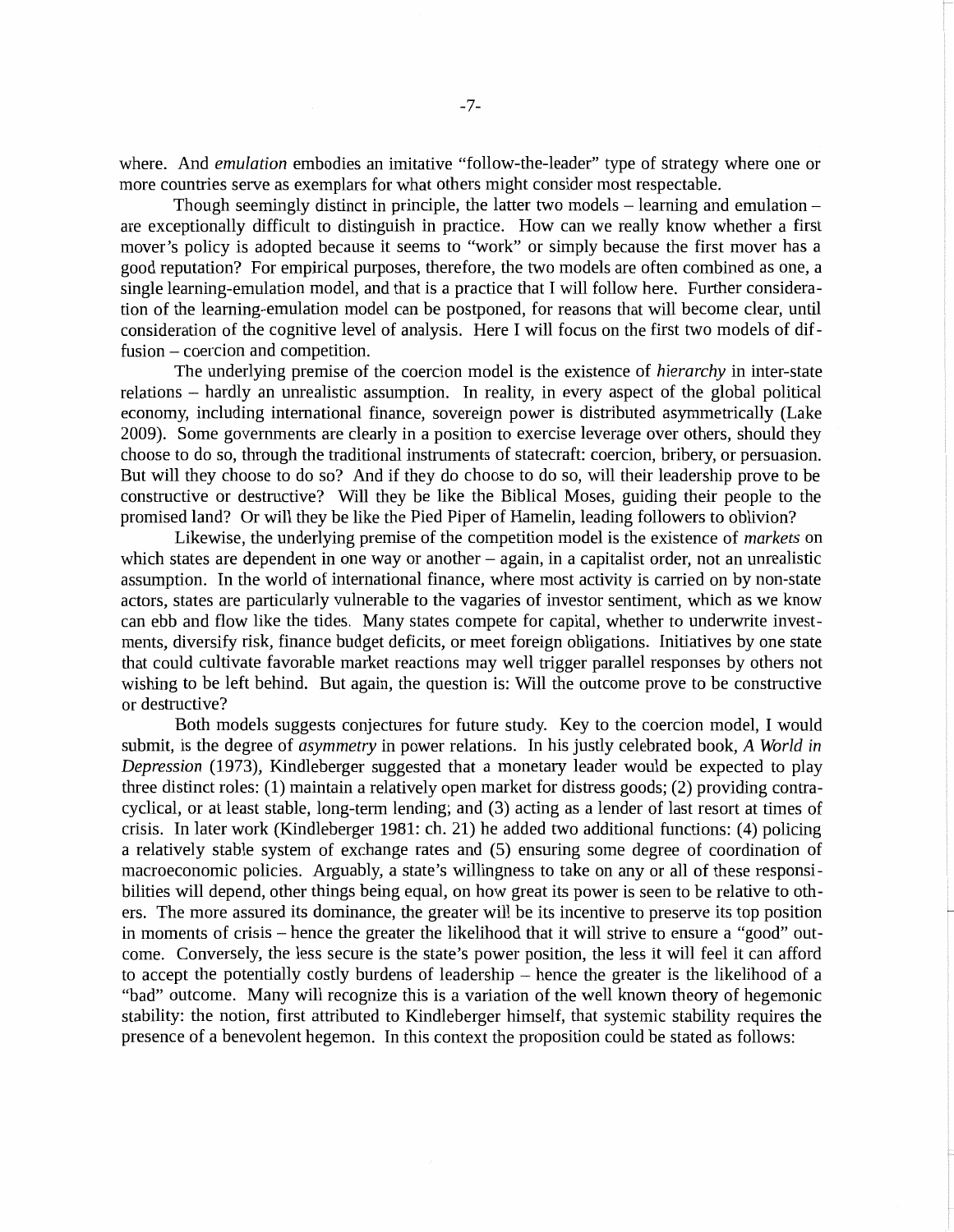Conjecture 1. Ceteris paribus, the probability of a good crisis rises with the degree of asymmetry in inter-state power relations.

Key to the competition model, in turn, would seem to be the degree of *intensity* in the rivalry among states for capital. Stephan Haggard and Sylvia Maxfield (1996), writing about the 1980s and 1990s, have cited the key part played by balance-of-payments shocks in encouraging financial liberalization in developing countries. Though it might seem counterintuitive, they found that governments faced with the threat of a run on their currency often found it expedient to increase rather than decrease financial openness, in order to cultivate credibility with the markets. Liberalization in the face of crisis, they contend, "signals foreign investors that they will be able to liquidate their investments, indicates government intentions to maintain fiscal and monetary discipline, and thus ultimately increases capital inflows" (Haggard and Maxwell 1996: 211). Arguably, the incentive to act in that way will depend greatly on how much governments feel they must worry about losing the favor of investors. The greater the degree of rivalry for available funds, the more likely it is that states will be moved to undertake reforms designed to assure market actors that the mistakes of the past will not be repeated. This too may be stated formally:

Conjecture 2. Ceteris paribus, the probability of a good crisis rises with the degree of competition among states for capital.

## **DOMESTIC LEVEL**

At the domestic level, where possible influences are "inside-out," two other candidates stand out: either competing interest groups or governing social institutions. State behavior may be shaped either by the interests of key societal actors or by the character of the political regime. Here too the impact may be either positive (making for a good crisis) or negative (a bad crisis).

In "inside-out" analysis, we enter the realm of what is known as *open economy politics*  (OEP)- the formal analytical paradigm that has come to dominate what I have elsewhere called the American school of IPE (Cohen 2008). As first articulated by David Lake (2011), OEP builds outward in linear fashion from the interests of individuals and other social units to the policy preferences of states and, finally, to strategic interactions at the international level. Methodologically, three steps are distinguished. First comes the derivation of particularist interests, derived from established economic theories highlighting the distributional implications of different government policies. Second comes analysis of how interests are aggregated and mediated through domestic political institutions, drawing on familiar models from political science. And then, once policy preferences are determined, comes a third stage of international bargaining as states seek to influence one another's behavior, either explicitly or implicitly. OEP's third stage, obviously, takes us back to the systemic level of analysis that I have already discussed. The first and second stages, by contrast, encompass precisely what we mean by the domestic level of analysis.

The underlying premise of the first stage of OEP is that certain key constituencies may play an outsized role in the policy process – again, not an unrealistic assumption. We all know that political power tends to be distributed unequally among societal actors. Some groups are too large in number to mobilize effectively to defend or promote their collective interests; others may have more resources at their disposal to support lobbying activity. We also know that moti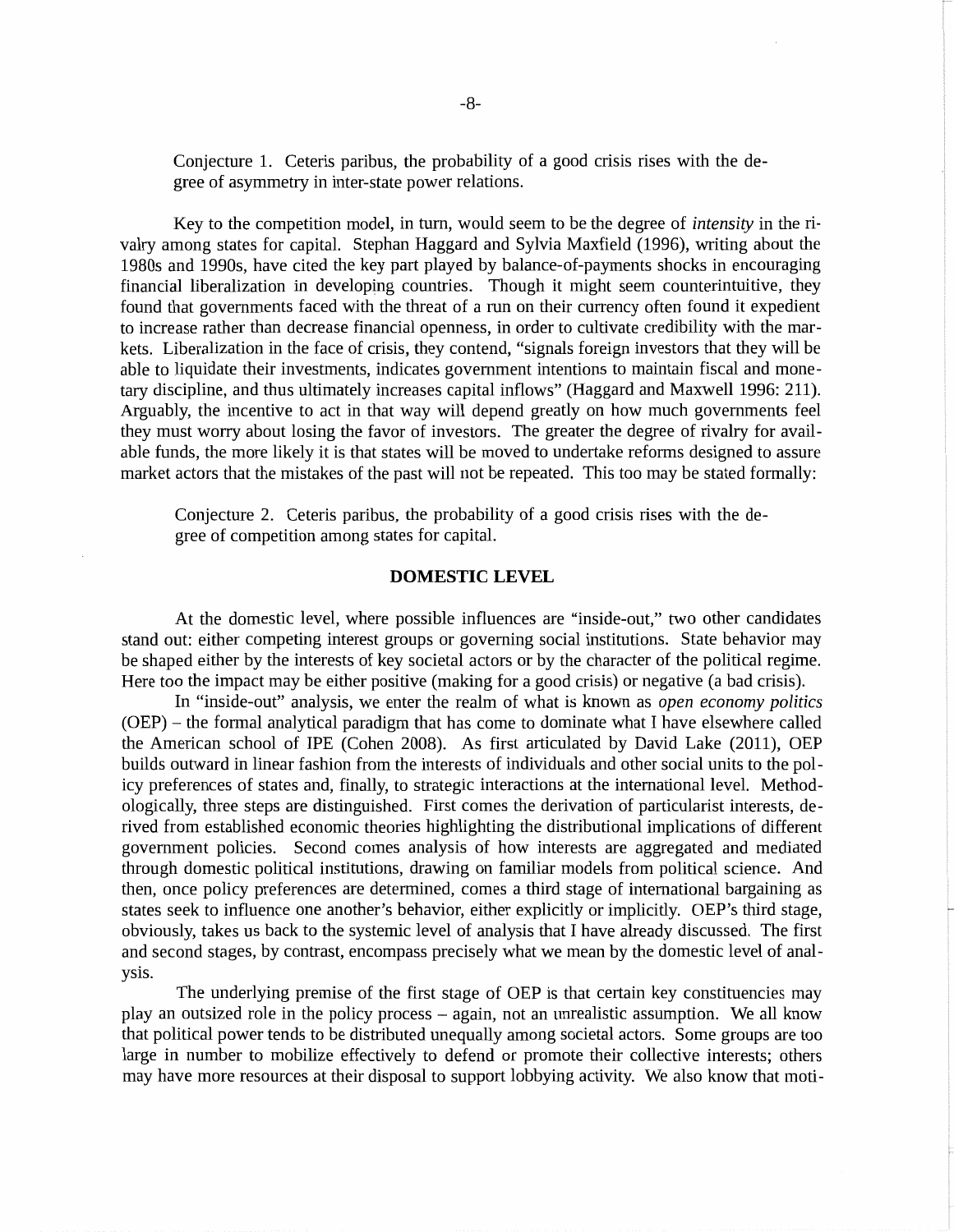vations to make use of political power will vary depending on the distributional implications of given policy choices. For some groups, the impacts of a particular policy may seem too inconsequential to worry about, whereas for others the same choice could be central to their material welfare. Depending on circumstances, the mix of constituencies with the power and motivation to move policy may vary considerably.

The underlying premise of the second stage is that the practical influence of any domestic constituency can be greatly impacted, positively or negatively, by key features of the political regime. Is the government autocratic or democratic? If an autocracy, is the government run by civilians or the military? If a democracy, is the voting system majoritarian or proportional? For some societal actors, practical leverage will be amplified by specific institutional characteristics; for other, influence will be blunted or diluted.

Here too, both stages suggest conjectures for future study. Key to the first stage, I submit, is the *breadth* of a crisis – how widely the impact of the crisis is felt among relevant stakeholders in the countries involved. Will many societal actors be motivated to demand effective collective action? If only a small number of groups in a few places are directly affected, pressures in favor of significant reform are unlikely to be substantial. Few constituencies will feel moved to compromise their particularist preferences in the common interest. But the incentive to find common ground is apt to be greater if the impact of a crisis is more widespread, threatening a broader range of domestic and transnational actors. Then the chances are greater that new political coalitions will begin to coalesce in support of constructive policy adaptation, tilting the balance of political influence. What matters is how much a crisis is felt as a *shared* experience. Does everyone feel they are in the same boat? Formally:

Conjecture 3. Ceteris paribus, the probability of a good crisis rises with the number of constituencies in the states involved that feel their interests to be similarly threatened.

Key to the second stage, in turn, would seem to be the *depth* of a crisis – how severe the collective threat is felt to be. For all the distinctions in the literature concerning different types of political institutions or regimes, most analysis comes down to the number of veto players in a given system - actors with the capacity to block or postpone action (Tsebelis 2002). If a shock is relatively moderate, few veto players will feel moved to reduce their resistance to new policy initiatives. However strong the demand for reform may be, supply will be restricted. But resistance is apt to be eroded if the crisis is deeper, raising the cost of sticking to the *status quo.* Then the chances are greater that veto players will reassess their objections, opening new "policy space." Interest groups, as we know, can be very stubborn in defense of their privileges. But as Mancur Olson (1982: 40) long ago reminded us, minds can change if "there is a social upheaval or some other form of violence or instability." What matters is how much a crisis affects calculations of benefits and risks. Formally:

Conjecture 4. Ceteris paribus, the probability of a good crisis rises with the overall severity of the threat involved.

### **COGNITIVE LEVEL**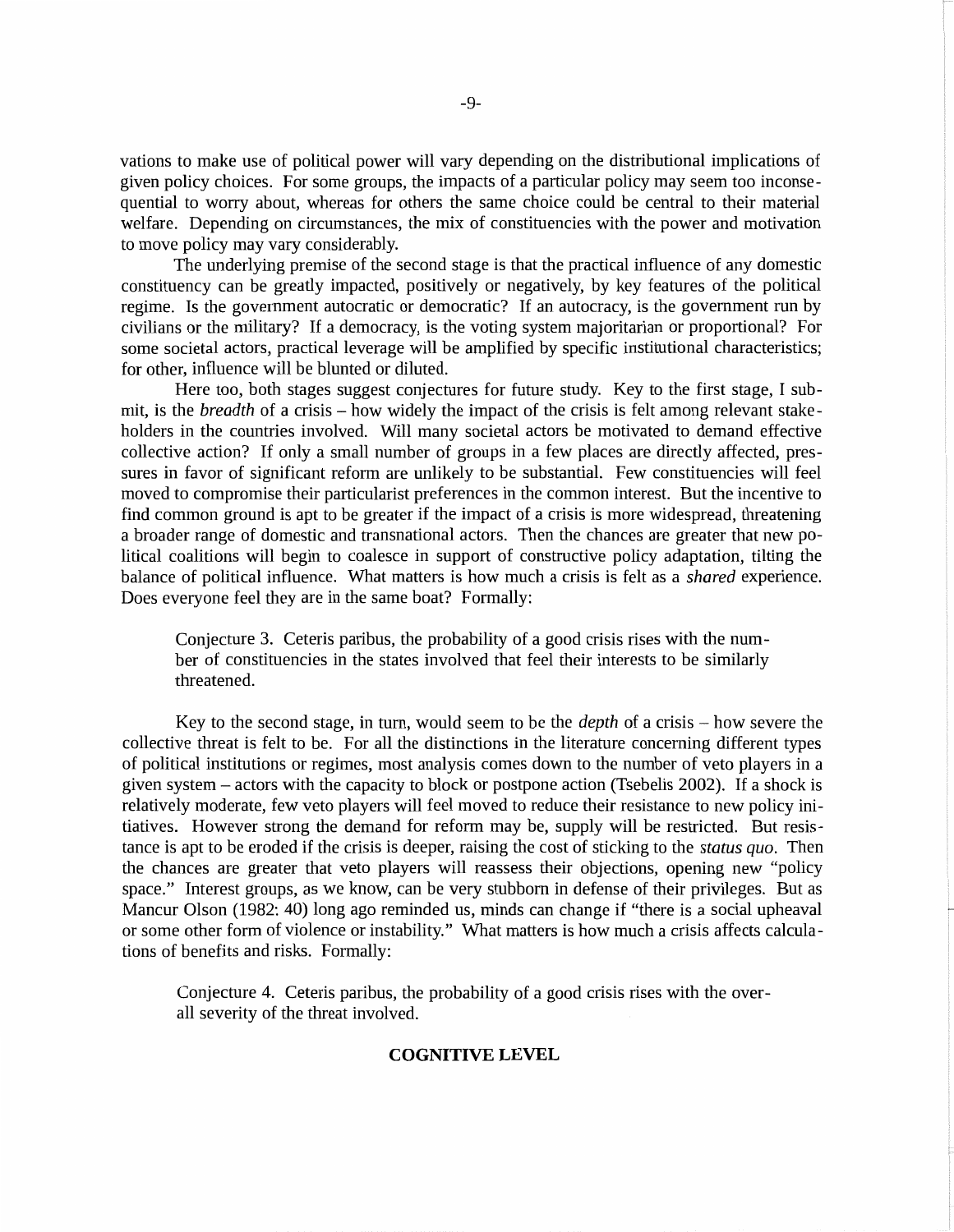Finally, there is the cognitive level, where possible influences are more subjective and work through the force of values and norms. At both the systemic and domestic levels of analysis, behavior is assumed to be driven primarily by a logic of consequence. The emphasis is on material gains and losses. At the cognitive level, by contrast, behavior is assumed to respond more to a logic of appropriateness, with emphasis on the social construction of intersubjective beliefs. It is here where we return to the learning-emulation model of diffusion, focusing on how much room there is for the spread of new policy ideas among the countries impacted by a crisis.

As Jeffrey Chwieroth (2010a, 2010b) rightfully emphasizes, much depends on the presence or absence of a cadre of "norm entrepreneurs" - advocates prepared to challenge entrenched notions of what policies may be regarded as acceptable or illegitimate. Norm entrepreneurs may be found inside government as well as in wider society. What unites them is a willingness, even eagerness, to promote strategic experimentation in moments of peril. In Chwieroth's words: "Norm entrepreneurs employ their ideas to implicate the status quo as flawed ... and as necessitating change [stressing] what has gone wrong and how it can be remedied" (2010b: 497). What makes norm entrepreneurs effective greatly depends on the credibility of their diagnosis and prescriptions, which in turn is a function of both the reputation of the advocates and the perceived quality of their arguments. The more that credible norm entrepreneurs can converge on one set of recommendations, the more likely it is that effective collective action can be achieved. Formally:

Conjecture 5. Ceteris paribus, the probability of a good crisis rises with the degree of consensus among credible norm entrepreneurs.

#### **CONCLUSION**

In summary, I have proposed five conjectures that might be worth some further thought. These are that, ceteris paribus, the probability of a good crisis rises with:

- 1. The degree of asymmetry in inter-state power relations.
- 2. The degree of competition among states for capital.

3. The number of constituencies in the states involved that feel their interests to be similarly threatened.

4. The overall severity of the threat involved.

5. The degree of consensus among credible norm entrepreneurs.

Obviously, these are not the whole story. Not everyone will agree with all parts of my logic; each of my conjectures could surely be refined in various ways; and there are no doubt other factors at work as well. But that is precisely my point – to encourage more systematic consideration of a critically important question. I have argued that financial crises are endemic. If so, we have every reason to hope that they will turn out to be "good" rather than "bad." In English, we have a saying: If you can't beat them, join them. My message today is similar. If you can't avoid them, learn from them. That, I expect, is what we all will do at this symposium over the next couple of days. The agenda is rich and the experts are many. We will surely learn.

Thank you.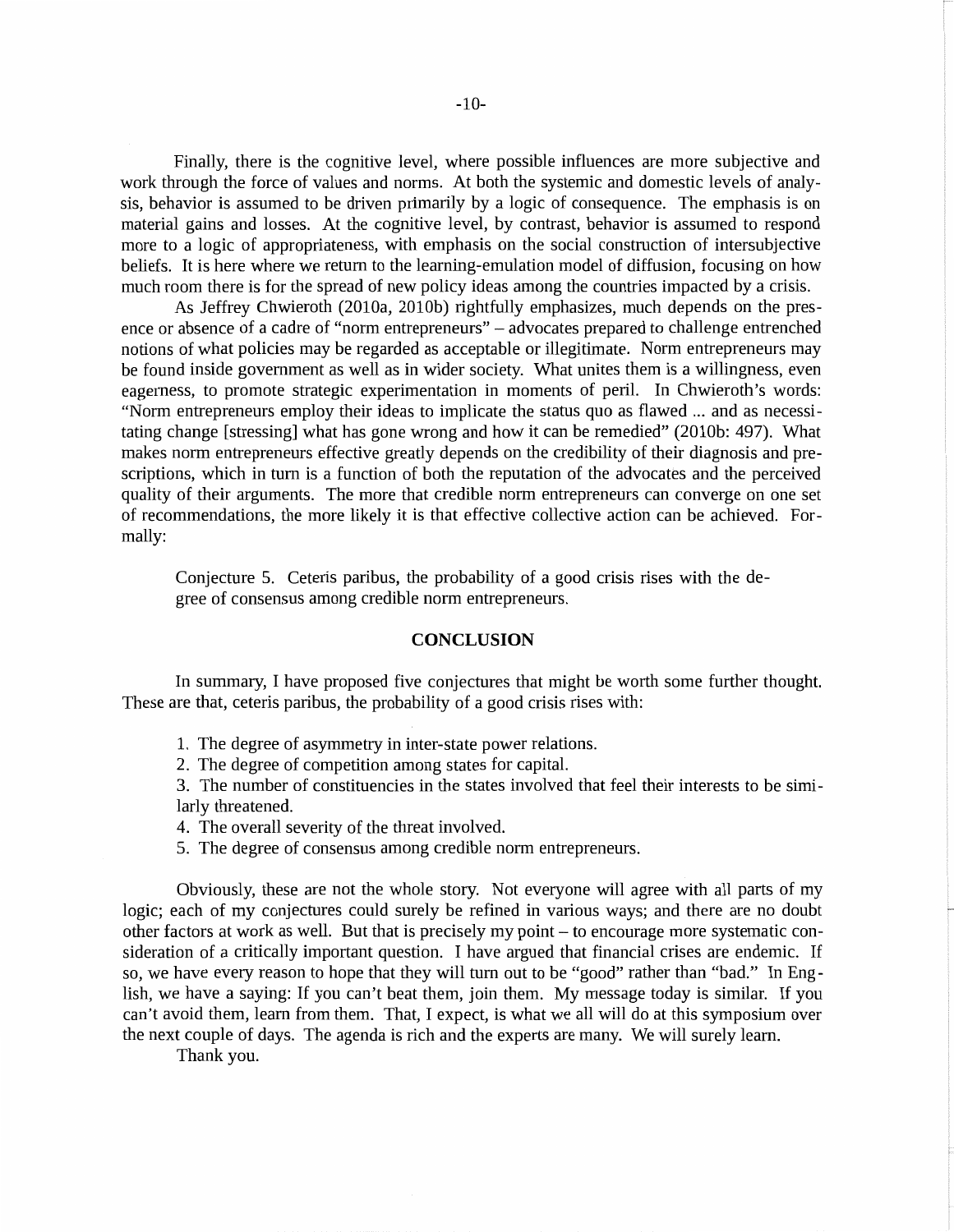#### **REFERENCES**

Amyx, Jennifer A. (2004), "Political Dynamics of Regional Financial Cooperation in East Asia," *The Japanese Economy* 32:2 (Summer), 98-112.

Angkinand, Apanard P. and Thomas D. Willett (2008), "Political Influences on the Costs of Banking Crises in Emerging Market Economies: Testing the U-Shaped Veto Player Hypothesis," *Macroeconomics and Finance in Emerging Market Economies* 1: 2, 279-297.

Bermea, Nancy and Jonas Pontusson, eds. (2012), *Coping with Crisis: Government Reactions to the Great Recession* (New York: Russell Sage Foundation).

Broz, J. Lawrence (2013), "Partisan Financial Cycles," in Miles Kahler and David A. Lake, eds., *Politics in the New Hard Times: The Great Recession in Comparative Perspective (Ithaca, NY:* Cornell University Press), 75-101.

Chey, Hyoung-kyu (2009), "The Changing Political Dynamics of East Asian Financial Cooperation," *Asian Survey* 49:3 (May/June), 450-467.

Chwieroth, Jeffrey M. (2010a), *Capital Ideas: The IMF and the Rise of Financial Liberalization*  (Princeton, NJ: Princeton University Press).

Chwieroth, Jeffrey M. (2010b), "How Do Crises Lead to Change? Liberalizing Capital Controls in the Early Years of New Order Indonesia," *World Politics* 62: 3 (July), 496-527.

Cohen, Benjamin J. (2008), *International Political Economy: An Intellectual History* (Princeton, NJ: Princeton University Press).

Cohen, Benjamin J. (2012), "Finance and Security in East Asia," in Avery Goldstein and Edward D. Mansfield, eds., *The Nexus of Economics, Security, and International Relations in East Asia*  (Stanford University Press), 39-65.

Cohen, Benjamin J. (2015), "Why Can't Europe Save Itself? A Note on a Structural Failure," *Contemporary Politics* (forthcoming).

Council of Councils (2015), "Report Card on International Cooperation 2014-2015." Available at http://www.cfr.org/councilofcouncils/reportcard. Last accessed 16 May 2015.

Gourevitch, Peter (1986), *Politics in Hard Times: Comparative Responses to International Economic Crises* (Ithaca, NY: Cornell University Press).

Gross, Stephen (2011), "History's Lessons for the European Debt Crisis," *The Berkeley Blog*  (http://blogs.berkeley.edu/2011/07/26), accessed 25 March 2015.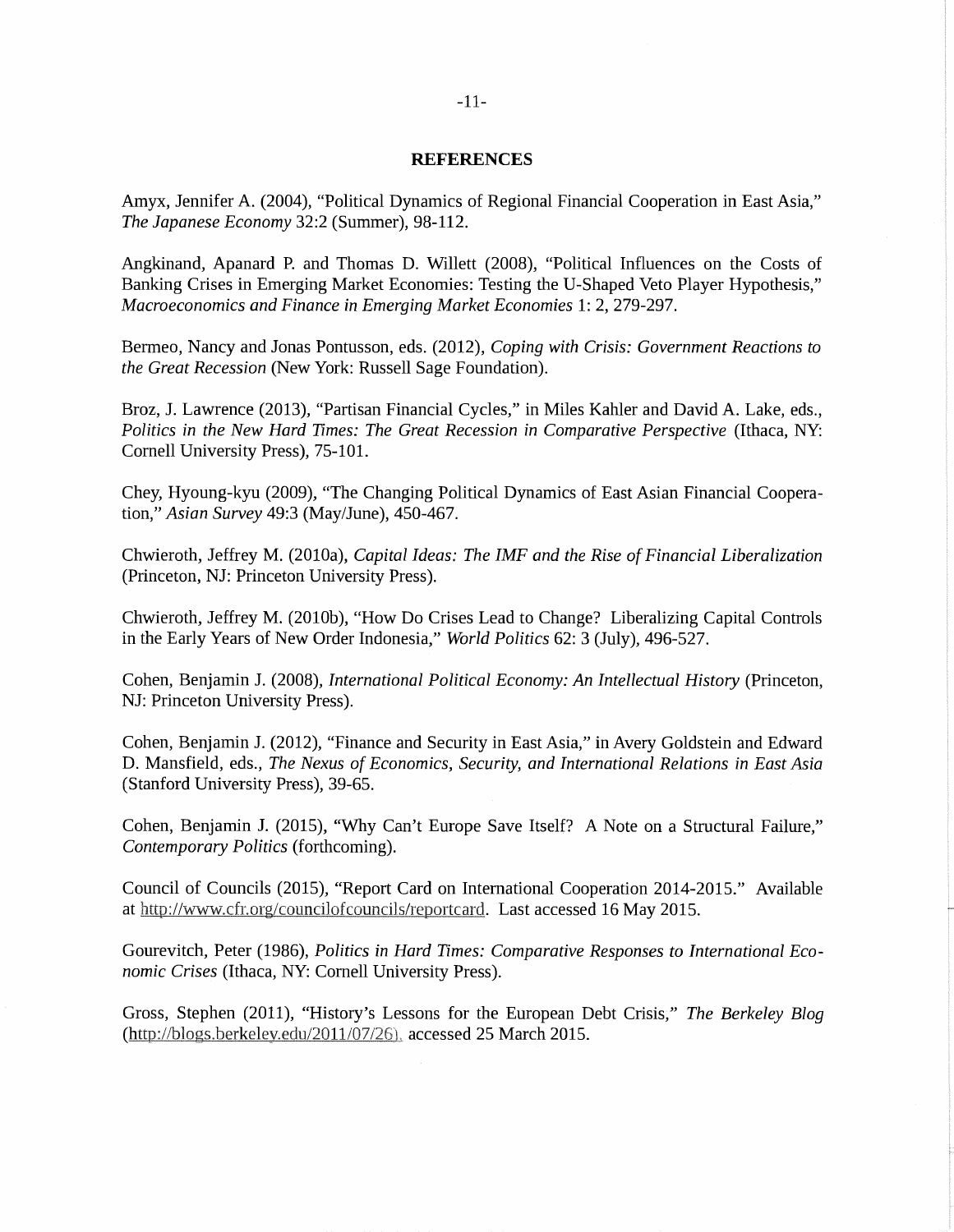Haggard, Stephan and Sylvia Maxfield (1996), "The Political Economy of Financial Internationalization in the Developing World," in Robert 0. Keohane and Helen V. Milner, eds., *Internationalization and Domestic Politics* (New York: Cambridge University Press), 209-239.

Hermann, Charles F. (1972), "Threat, Time, and Surprise: A Simulation of International Crises," in Charles F. Hermann, ed., *International Crises: Insights from Behavioral Research* (New York: Free Press), 187-211.

Kahler, Miles and David A. Lake (2013), "Anatomy of Crisis: The Great Recession and Political Change," in Miles Kahler and David A. Lake, eds., *Politics in the New Hard Times: The Great Recession in Comparative Perspective* (Ithaca, NY: Cornell University Press), 1-24.

Keefer, Philip (2007), "Elections, Special Interests, and Financial Crisis," *International Organization* 61: 3 (Summer), 607-641.

Keohane, Robert 0. (1984), *After Hegemony: Cooperation and Discord in the World Political Economy* (Princeton, NJ: Princeton University Press).

Kindleberger, Charles P. (1973), *The World in Depression* (Berkeley, CA: University of California Press).

Kindleberger, Charles P. (1978), *Manias, Panics, and Crashes: A History of Financial Crises*  (New York: Basic Books).

Kindleberger, Charles P. (1981), *International Money: A Collection of Essays* (Boston: George Allen & Unwin).

Lake, David A.(2009), *Hierarchy in International Relations* (Ithaca, NY: Cornell University Press).

Lake, David A. (2011), "TRIPS across the Atlantic: Theory and Epistemology in IPE," in Nicola Phillips and Catherine E. Weaver, eds., *International Political Economy: Debating the Past, Present and Future* (London: Routledge), 45-52.

Lefkofridi, Zoe and Phillipe C. Schmitter (2015), "Transcending or Descending: European Integration in Times of Crisis," *European Political Science Review* 7: 1 (February), 3-22.

Macintyre, Andrew (2001), "Institutions and Investors: The Politics of the Economic Crisis in Southeast Asia," *International Organization* 55:1 (Winter), 81-122.

MacIntyre, Andrew, T.J. Pempel, and John Ravenhill, eds. (2008), *Crisis as Catalyst: Asia's Dynamic Political Economy* (Ithaca, NY: Cornell university Press).

McCormick, John (2012), "Crisis and the Future of Europe," Great Debate Paper12/06 (Paris: Cicero Foundation).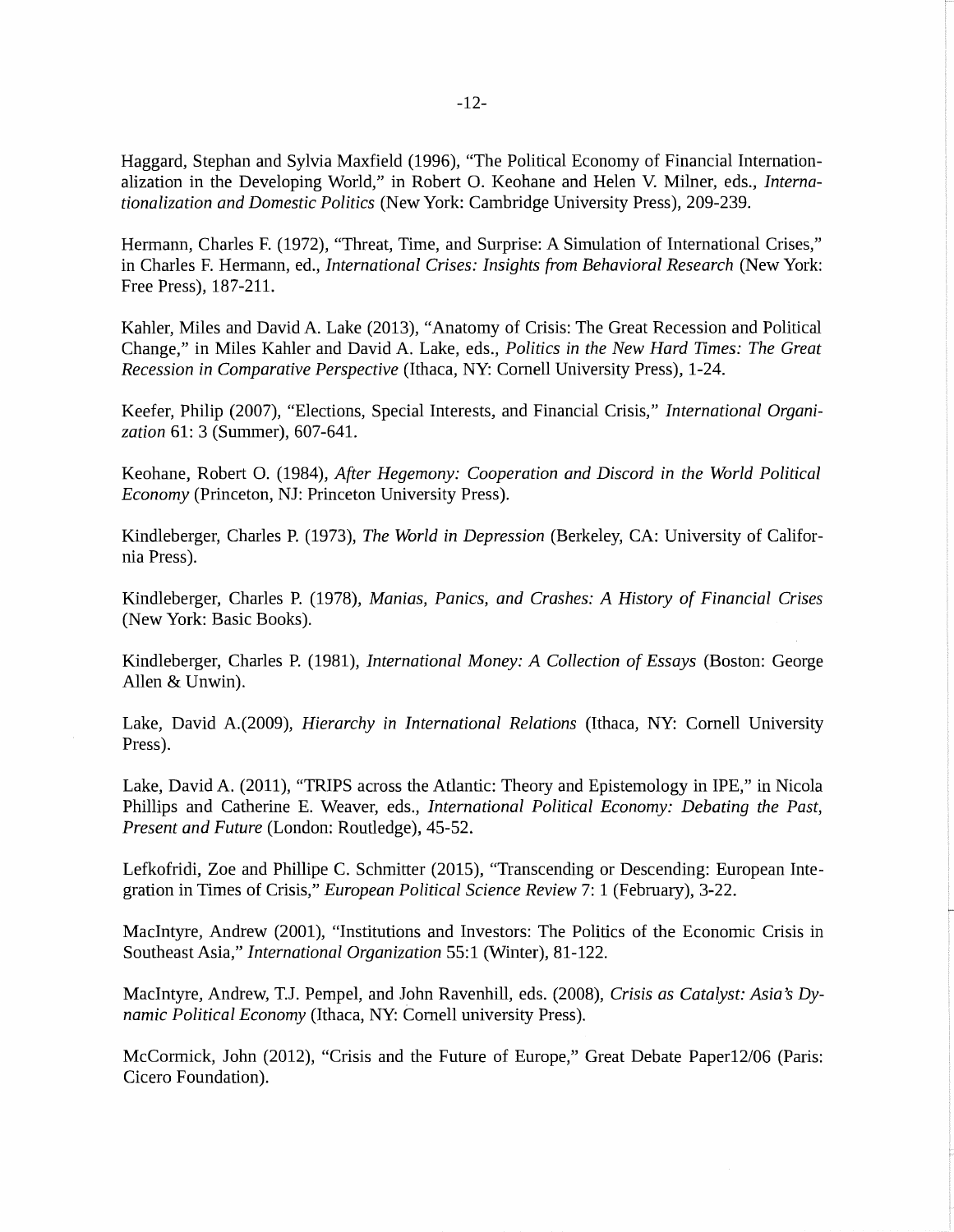-13-

Monnet, Jean (1978), *Memoirs* (Garden City, NJ: Doubleday).

Oatley, Thomas (2003), "Why is Stabilization Sometimes Delayed? Reevaluating the Regime-Type Hypothesis," *Comparative Political Studies* 37: 3 (April), 286-312.

Olson, Mancur (1982), *The Rise and Decline of Nations: Economic Growth, Stagflation, and Social Rigidities* (New Haven, CN: Yale University Press).

Park, Yung Chul (2007), "Whither Financial and Monetary Integration in East Asia?," *Asian Economic Papers* 6:3, 95-128.

Parsons, Craig and Matthias Matthijs (2015), "European Integration Past, Present, and Future: Moving Forward Through Crisis?," in Matthias Matthijs and Mark Blyth, eds., *The Future of the Euro* (New York: Oxford University Press), 210-232.

Pontusson, Jonas and Damian Raess (2012), "How (and Why) is this Time Different? The Politics of Economic Crisis in Western Europe and the United States," *American Review of Political Science* 15, 13-33.

Reinhart, Carmen M. and Kenneth S. Rogoff (2009), *This Time is Different: Eight Centuries of Financial Folly* (Princeton, NJ: Princeton University Press).

Rosas, Guillermo (2009), *Curbing Bailouts: Bank Crises and Democratic Accountability in Comparative Perspective* (Ann Arbor, MI: University of Michigan Press).

Satyanath, Shanker (2006), *Globalization, Politics, and Financial Turmoil: Asia* s *Banking Crisis* (New York: Cambridge University Press).

Schmitter, Phillipe C. (2012), "A Way Forward?," *Journal of Democracy* 23: 4 (October), 39-46.

Shimpalee, Pattama L. and Janice Boucher Breuer (2006), "Currency Crises and Institutions," *Journal of International Money and Finance* 25, 125-145.

Solingen, Etel and Tanja A. Borzel (2014), "Introduction to Presidential Issue: The Politics of International Diffusion -A Symposium," *International Studies Review* 16: 2 (June), 173-187.

Sussangkarn, Chalongphob and Pakorn Vichyanond (2007), "Directions of East Asian Regional Financial Cooperation," *Asian Economic Papers* 5:3, 25-55.

Taleb, Nassim N. (2007), *The Black Swan: The Impact of the Highly Improbable* (New York: Random House).

Tsebelis, George (2002), *Veto Players: How Political Institutions Work* (Princeton, NJ: Princeton University Press).